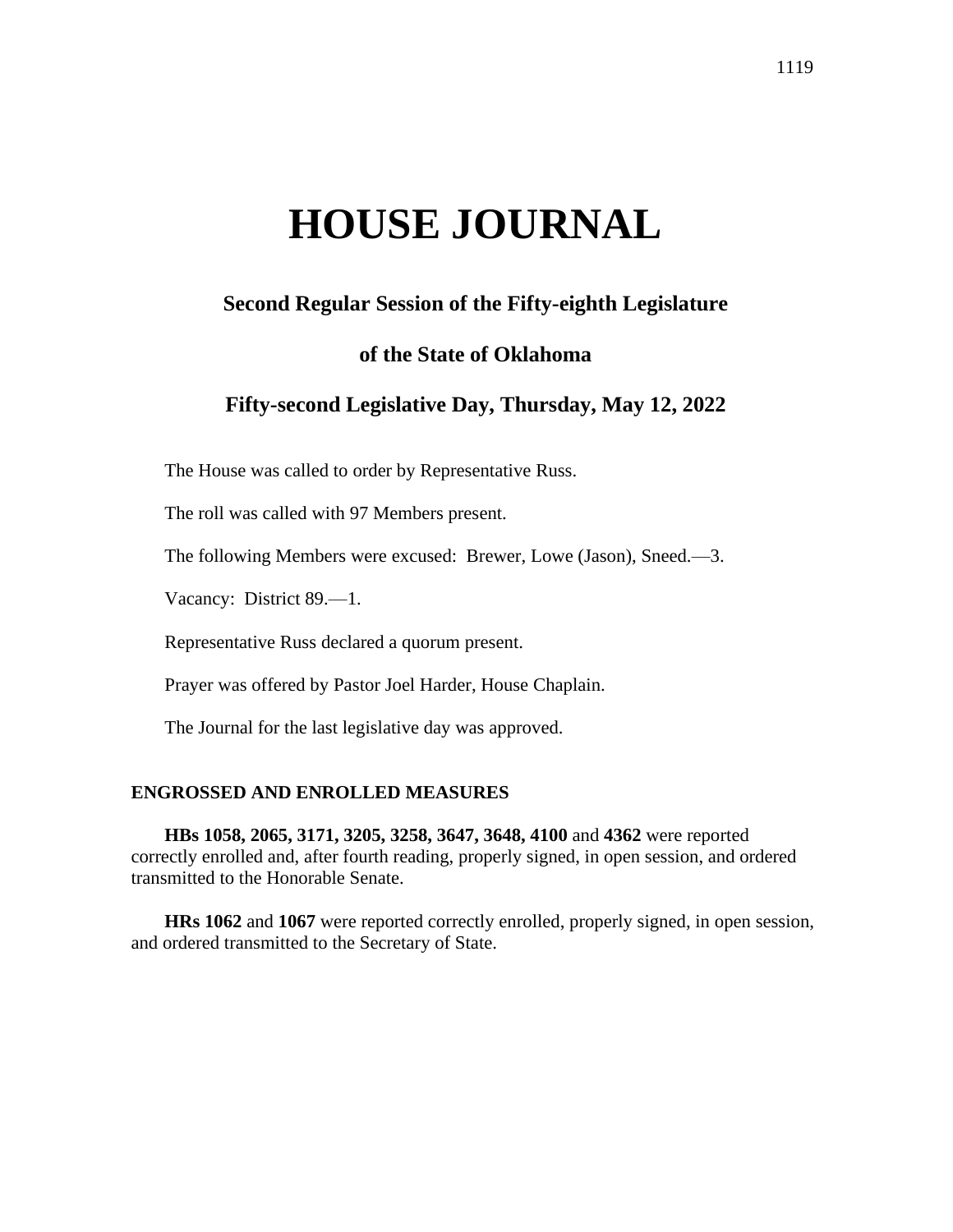## **PENDING CONSIDERATION OF SAs**

**SAs** to **HB 1682** were called up for consideration.

Upon motion of Representative Roberts (Dustin), the House concurred in the **SAs** to **HB 1682**.

**HB 1682**, as amended by the Honorable Senate, was read at length for the fourth time and the roll was called on the measure as follows:

Aye: Baker, Bashore, Bell, Bennett, Blancett, Boatman, Boles, Burns, Bush, Caldwell (Chad), Caldwell (Trey), Cornwell, Crosswhite Hader, Culver, Davis, Dempsey, Dills, Dobrinski, Dollens, Echols, Fetgatter, Ford, Fugate, Gann, Goodwin, Grego, Hardin (David), Hardin (Tommy), Hasenbeck, Hill, Humphrey, Johns, Kannady, Kendrix, Kerbs, Lepak, Lowe (Dick), Luttrell, Manger, Martinez, May, McDugle, McEntire, Miller, Mize, Moore, Munson, Newton, Nichols, Nollan, O'Donnell, Olsen, Osburn, Pae, Patzkowsky, Pfeiffer, Phillips, Provenzano, Randleman, Ranson, Roberts (Dustin), Roberts (Eric), Roberts (Sean), Roe, Rosecrants, Russ, Sims, Smith, Stark, Steagall, Stearman, Sterling, Stinson, Strom, Talley, Townley, Turner, Vancuren, Waldron, Walke, Wallace, West (Josh), West (Kevin), West (Rick), West (Tammy), Williams, Wolfley, Worthen, Mr. Speaker.--89.

Excused: Brewer, Conley, Frix, Hilbert, Lawson, Lowe (Jason), Marti, McBride, Pittman, Sneed, Virgin.--11.

Vacancy: District 89.--1.

The measure passed.

Senate amendments were properly signed, in open session, and the above-numbered measure was referred for enrollment.

# **MESSAGES FROM THE SENATE**

Advising naming Senate Conferees as follows:

**SB 522 -** Taylor, Leewright, Paxton, Rosino, Garvin, Dossett (J.J.) **SB 1800 -** Leewright, Coleman, Rogers, Pugh, Paxton, Dahm, Young

#### **Transmitting enrolled measures**

Advising fourth reading of and transmitting for signature Enrolled **SBs 1229** and **1671**.

The above-numbered enrolled measures were, after fourth reading, properly signed and ordered returned to the Honorable Senate.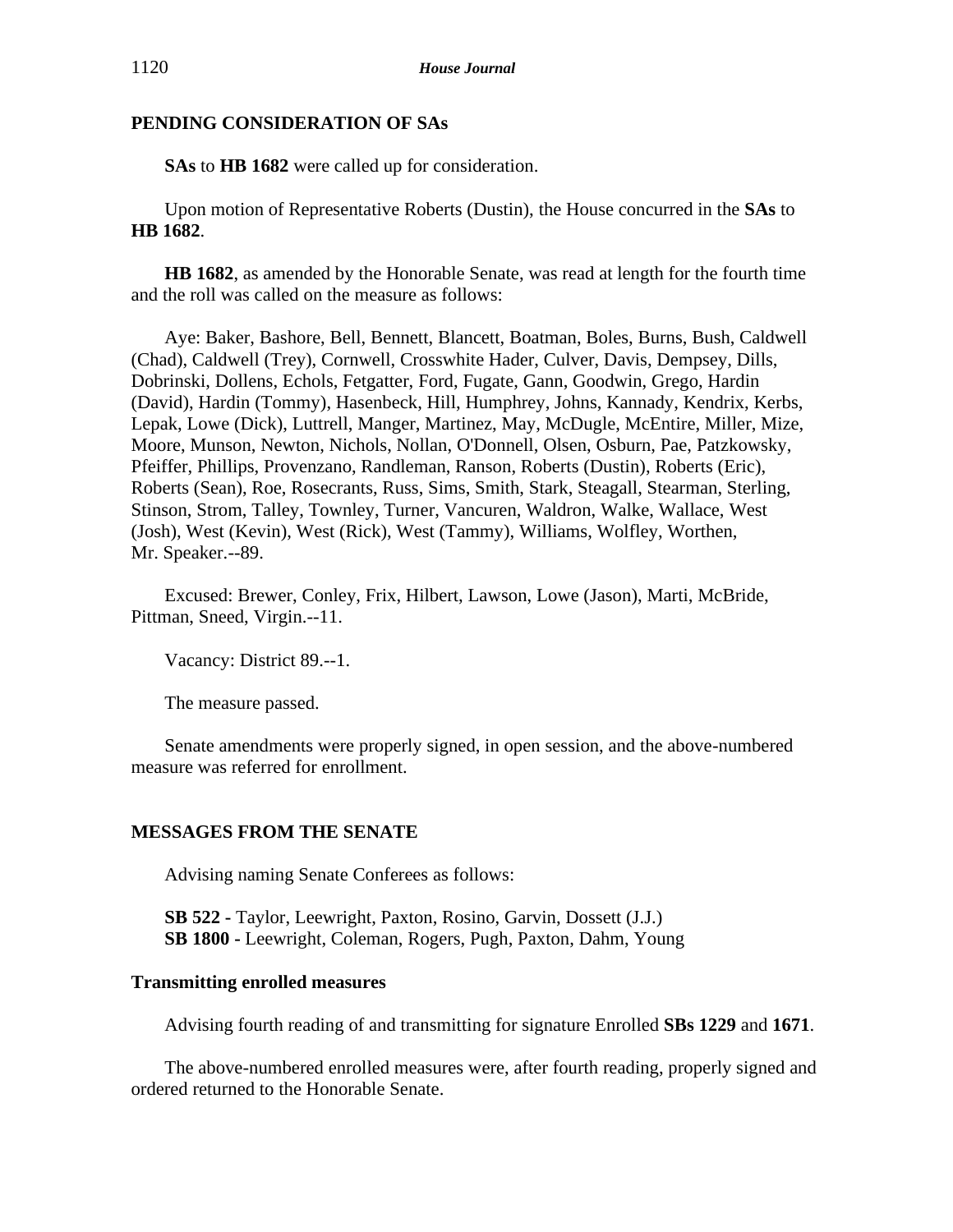#### **PENDING CONSIDERATION OF SAs**

**SAs** to **HB 1512** were called up for consideration.

Upon motion of Representative Kerbs, the House concurred in the **SAs** to **HB 1512**.

**HB 1512**, as amended by the Honorable Senate, was read at length for the fourth time and the roll was called on the measure as follows:

Aye: Baker, Bashore, Bell, Bennett, Blancett, Boles, Burns, Bush, Caldwell (Chad), Caldwell (Trey), Conley, Cornwell, Crosswhite Hader, Culver, Davis, Dempsey, Dills, Dobrinski, Dollens, Echols, Ford, Frix, Fugate, Gann, Goodwin, Grego, Hardin (David), Hardin (Tommy), Hasenbeck, Hill, Humphrey, Johns, Kannady, Kendrix, Kerbs, Lepak, Lowe (Dick), Luttrell, Manger, Marti, Martinez, May, McBride, McDugle, McEntire, Miller, Mize, Moore, Munson, Newton, Nichols, Nollan, O'Donnell, Olsen, Osburn, Pae, Patzkowsky, Pfeiffer, Phillips, Provenzano, Randleman, Ranson, Roberts (Dustin), Roberts (Eric), Roberts (Sean), Roe, Rosecrants, Russ, Sims, Smith, Stark, Steagall, Stearman, Sterling, Stinson, Strom, Talley, Townley, Turner, Vancuren, Virgin, Waldron, Walke, Wallace, West (Josh), West (Rick), West (Tammy), Williams, Wolfley, Worthen, Mr. Speaker.--91.

Excused: Boatman, Brewer, Fetgatter, Hilbert, Lawson, Lowe (Jason), Pittman, Sneed, West (Kevin).--9.

Vacancy: District 89.--1.

The measure passed.

Senate amendments were properly signed, in open session, and the above-numbered measure was referred for enrollment.

#### **RESOLUTION FOR CONSIDERATION**

**HR 1071** was called up for consideration.

Upon motion of Representative Roe, **HR 1071** was considered and adopted.

**HR 1071** was referred for enrollment.

#### **RESOLUTION FOR CONSIDERATION**

**HCR 1019** was called up for consideration.

Upon motion of Representative Dobrinski, **HCR 1019** was considered and adopted.

**HCR 1019** was referred for engrossment.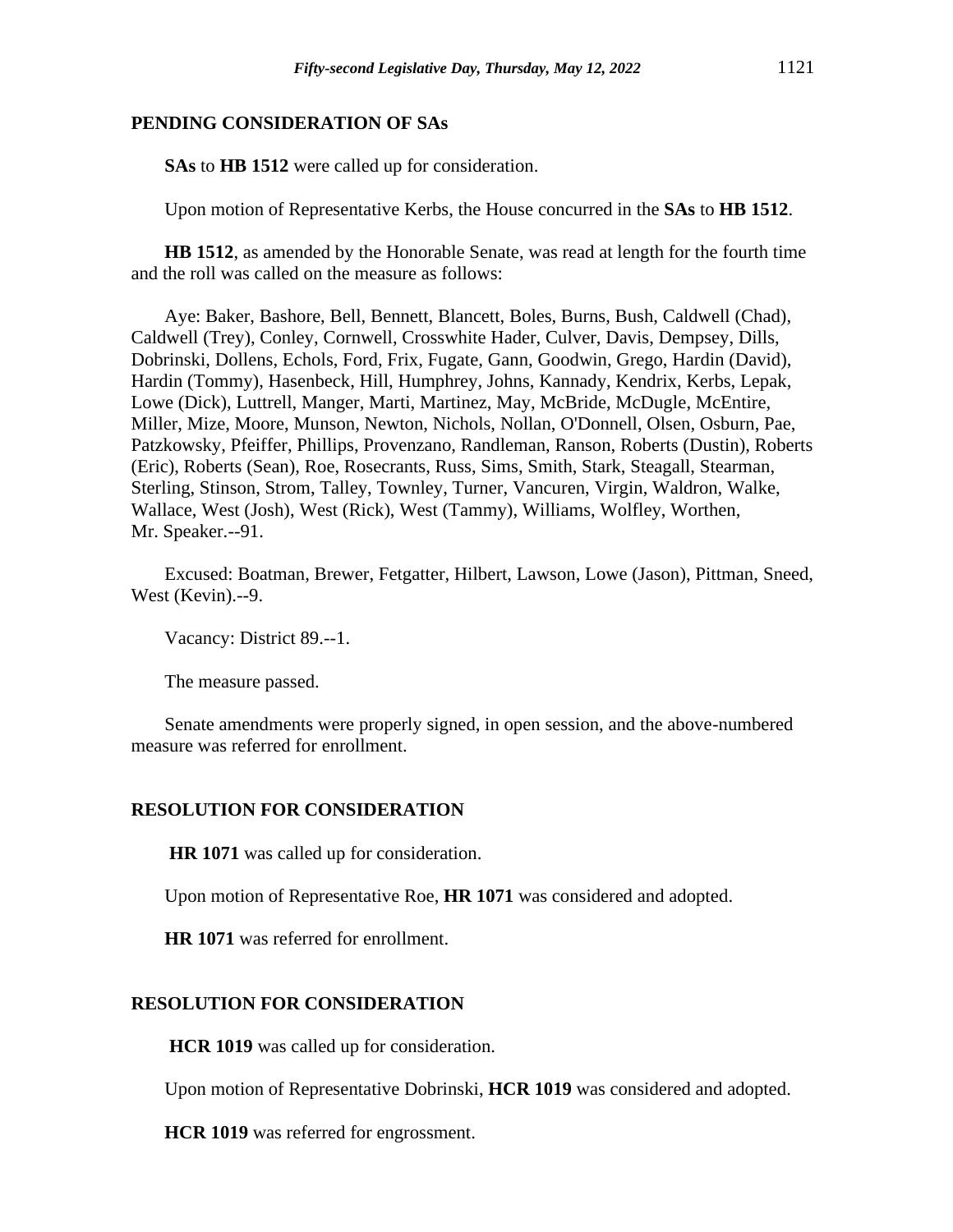## **PENDING CONSIDERATION OF SAs**

**SAs** to **HB 4227** were called up for consideration.

Upon motion of Representative Boatman, the House concurred in the **SAs** to **HB 4227**.

**HB 4227**, as amended by the Honorable Senate, was read at length for the fourth time and the roll was called on the measure as follows:

Aye: Baker, Bashore, Bell, Bennett, Blancett, Boatman, Boles, Burns, Bush, Caldwell (Chad), Caldwell (Trey), Conley, Cornwell, Crosswhite Hader, Culver, Davis, Dempsey, Dills, Dobrinski, Dollens, Echols, Ford, Frix, Fugate, Goodwin, Grego, Hardin (David), Hasenbeck, Hilbert, Hill, Humphrey, Johns, Kannady, Kendrix, Kerbs, Lepak, Lowe (Dick), Luttrell, Manger, Marti, Martinez, May, McBride, McDugle, McEntire, Miller, Mize, Moore, Munson, Newton, Nichols, Nollan, O'Donnell, Olsen, Osburn, Pae, Patzkowsky, Pfeiffer, Phillips, Provenzano, Randleman, Ranson, Roberts (Dustin), Roberts (Eric), Roberts (Sean), Roe, Rosecrants, Russ, Sims, Smith, Stark, Steagall, Sterling, Stinson, Strom, Talley, Townley, Vancuren, Virgin, Waldron, Walke, Wallace, West (Josh), West (Kevin), West (Tammy), Williams, Wolfley, Worthen, Mr. Speaker.--89.

Nay: Gann, Hardin (Tommy), Stearman, West (Rick).--4.

Excused: Brewer, Fetgatter, Lawson, Lowe (Jason), Pittman, Sneed, Turner.--7.

Vacancy: District 89.--1.

The measure passed.

Senate amendments were properly signed, in open session, and the above-numbered measure was referred for enrollment.

# **PENDING CONSIDERATION OF SAs**

**SAs** to **HB 3649** were called up for consideration.

Upon motion of Representative Dills, the House concurred in the **SAs** to **HB 3649**.

**HB 3649**, as amended by the Honorable Senate, was read at length for the fourth time and the roll was called on the measure and emergency as follows:

Aye: Baker, Bashore, Bell, Bennett, Blancett, Boatman, Boles, Burns, Bush, Caldwell (Chad), Caldwell (Trey), Conley, Cornwell, Crosswhite Hader, Culver, Davis, Dempsey, Dills, Dobrinski, Dollens, Echols, Ford, Frix, Fugate, Gann, Goodwin, Grego, Hardin (David), Hardin (Tommy), Hasenbeck, Hilbert, Hill, Humphrey, Johns, Kannady, Kendrix, Lepak, Lowe (Dick), Luttrell, Manger, Marti, Martinez, May, McBride, McDugle, McEntire, Miller, Mize, Moore, Munson, Newton, Nollan, O'Donnell, Olsen, Osburn, Pae, Patzkowsky, Pfeiffer, Phillips, Pittman, Provenzano, Randleman, Ranson, Roberts (Dustin),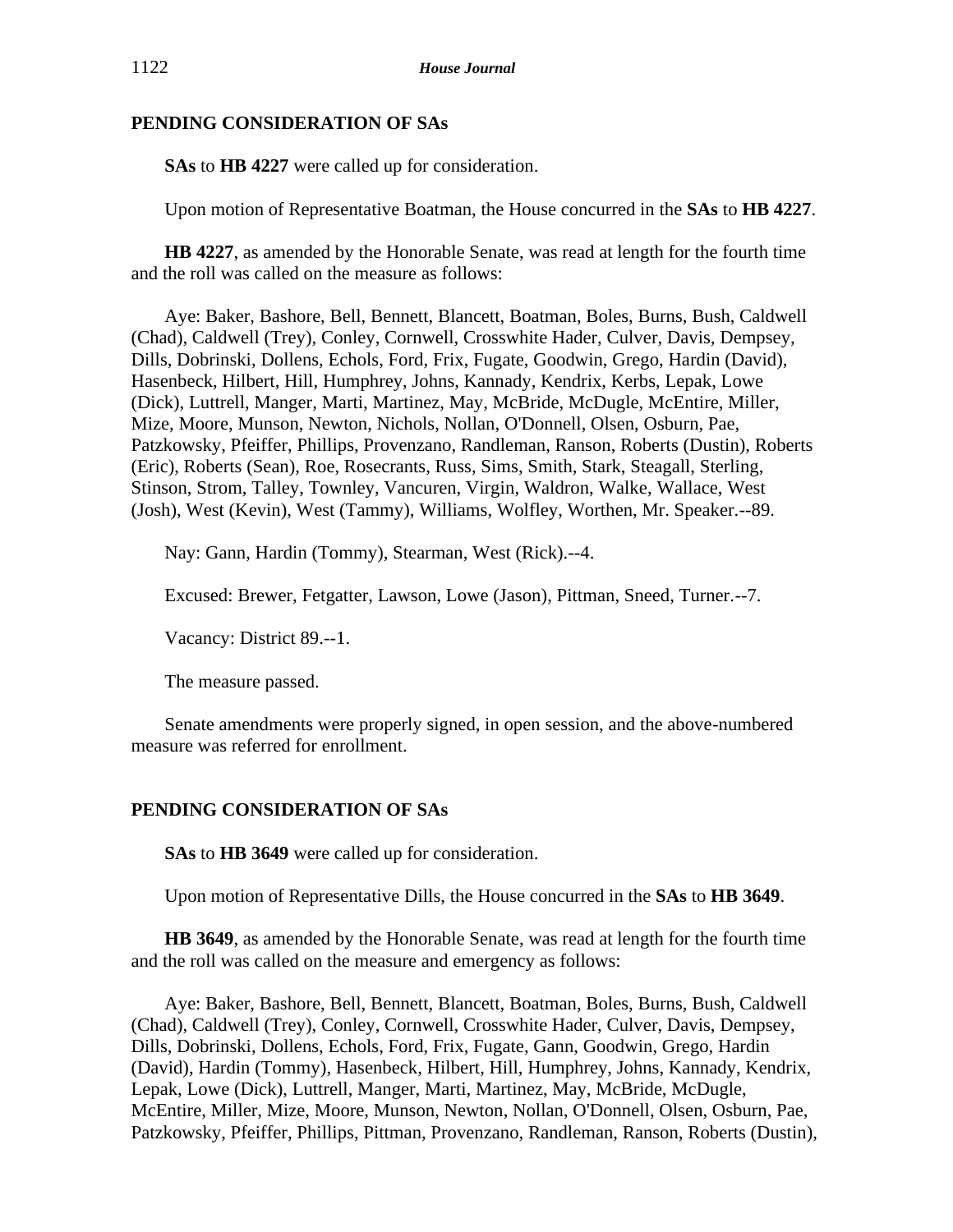Roberts (Eric), Roberts (Sean), Roe, Rosecrants, Russ, Sims, Smith, Stark, Steagall, Stearman, Sterling, Stinson, Strom, Talley, Vancuren, Virgin, Waldron, Walke, Wallace, West (Josh), West (Kevin), West (Rick), West (Tammy), Williams, Wolfley, Worthen, Mr. Speaker.--91.

Excused: Brewer, Fetgatter, Kerbs, Lawson, Lowe (Jason), Nichols, Sneed, Townley, Turner.--9.

Vacancy: District 89.--1.

The measure and emergency passed.

Senate amendments were properly signed, in open session, and the above-numbered measure was referred for enrollment.

#### **PENDING CONSIDERATION OF SAs**

**SAs** to **HB 1711** were called up for consideration.

Remove as coauthor Representative(s) Turner

Upon motion of Representative Hill, the House concurred in the **SAs** to **HB 1711**.

**HB 1711**, as amended by the Honorable Senate, was read at length for the fourth time and the roll was called on the measure as follows:

Aye: Baker, Bashore, Bell, Bennett, Blancett, Boatman, Burns, Caldwell (Trey), Cornwell, Culver, Davis, Dempsey, Dobrinski, Dollens, Echols, Fugate, Goodwin, Grego, Hardin (David), Hasenbeck, Hill, Humphrey, Johns, Kannady, Kerbs, Lowe (Dick), Luttrell, Manger, Marti, Martinez, May, McDugle, McEntire, Mize, Moore, Munson, Nichols, Nollan, O'Donnell, Olsen, Osburn, Pae, Pfeiffer, Phillips, Pittman, Provenzano, Randleman, Ranson, Roberts (Dustin), Roe, Rosecrants, Russ, Sims, Smith, Stark, Sterling, Stinson, Strom, Talley, Townley, Turner, Vancuren, Virgin, Waldron, Walke, Wallace, West (Josh), West (Tammy), Wolfley, Worthen, Mr. Speaker.--71.

Nay: Boles, Bush, Caldwell (Chad), Conley, Crosswhite Hader, Dills, Ford, Frix, Gann, Hardin (Tommy), Kendrix, Lepak, McBride, Miller, Newton, Patzkowsky, Roberts (Eric), Roberts (Sean), Steagall, Stearman, West (Kevin), West (Rick), Williams.--23.

Excused: Brewer, Fetgatter, Hilbert, Lawson, Lowe (Jason), Sneed.--6.

Vacancy: District 89.--1.

The measure passed.

Senate amendments were properly signed, in open session, and the above-numbered measure was referred for enrollment.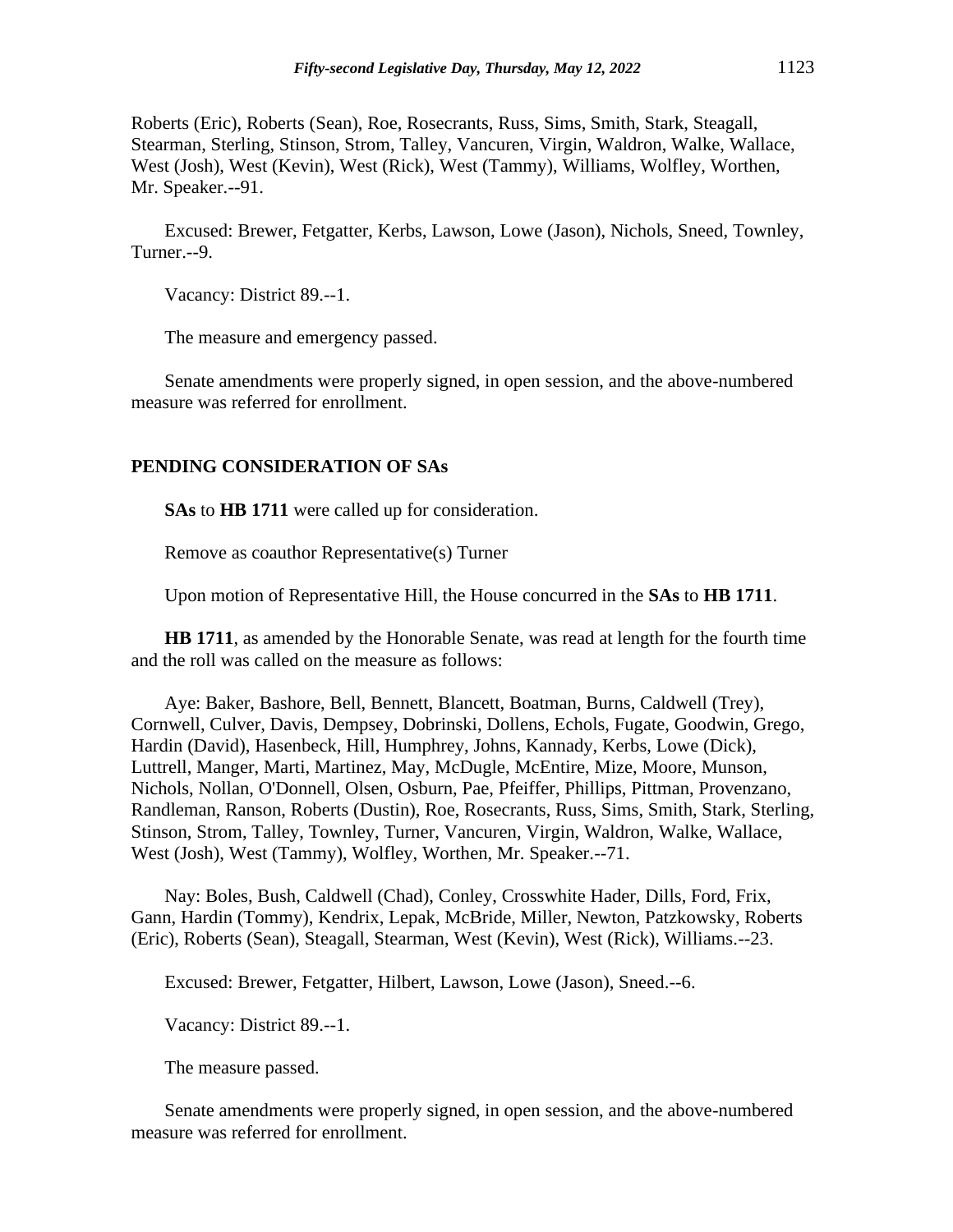# **MESSAGES FROM THE SENATE**

Advising rejection of **HAs** to **SBs** and requesting conference thereon, the Senate naming conferees later: **SB 635**.

# **Concurrence in HAs**

Announcing the concurrence of Senate in **HAs** to **SBs 970, 1413, 1430, 1496, 1520** and **1661** and the passage of said measures, as amended thereby.

## **Returning enrolled measures**

Announcing that Enrolled **HBs 1058, 2065, 3171, 3205, 3258, 3647, 3648, 4100** and **4362** have been read at length for the fourth time and signed by the Presiding Officer of Senate, in open session.

The above measures were ordered transmitted to the Honorable Governor.

# **Representative Martinez Presiding**

# **PENDING CONSIDERATION OF SAs**

**SAs** to **HB 4106** were called up for consideration.

Upon motion of Representative Vancuren, the House concurred in the **SAs** to **HB 4106**.

**HB 4106**, as amended by the Honorable Senate, was read at length for the fourth time and the roll was called on the measure and emergency as follows:

Aye: Baker, Bashore, Bell, Blancett, Boles, Burns, Bush, Caldwell (Chad), Caldwell (Trey), Conley, Crosswhite Hader, Culver, Dempsey, Dills, Dobrinski, Dollens, Echols, Frix, Fugate, Goodwin, Grego, Hasenbeck, Hill, Humphrey, Johns, Kannady, Kendrix, Kerbs, Lepak, Luttrell, Manger, Marti, Martinez, May, McBride, McDugle, McEntire, Miller, Mize, Moore, Munson, Newton, Nichols, Nollan, O'Donnell, Olsen, Osburn, Pae, Patzkowsky, Pfeiffer, Pittman, Provenzano, Randleman, Ranson, Roberts (Dustin), Roberts (Eric), Roberts (Sean), Roe, Rosecrants, Russ, Sims, Smith, Stark, Steagall, Sterling, Stinson, Talley, Townley, Turner, Vancuren, Virgin, Waldron, Walke, Wallace, West (Josh), West (Kevin), West (Tammy), Williams, Wolfley, Worthen, Mr. Speaker.--81.

Nay: Gann, Hardin (Tommy), Stearman, West (Rick).--4.

Excused: Bennett, Boatman, Brewer, Cornwell, Davis, Fetgatter, Ford, Hardin (David), Hilbert, Lawson, Lowe (Dick), Lowe (Jason), Phillips, Sneed, Strom.--15.

Vacancy: District 89.--1.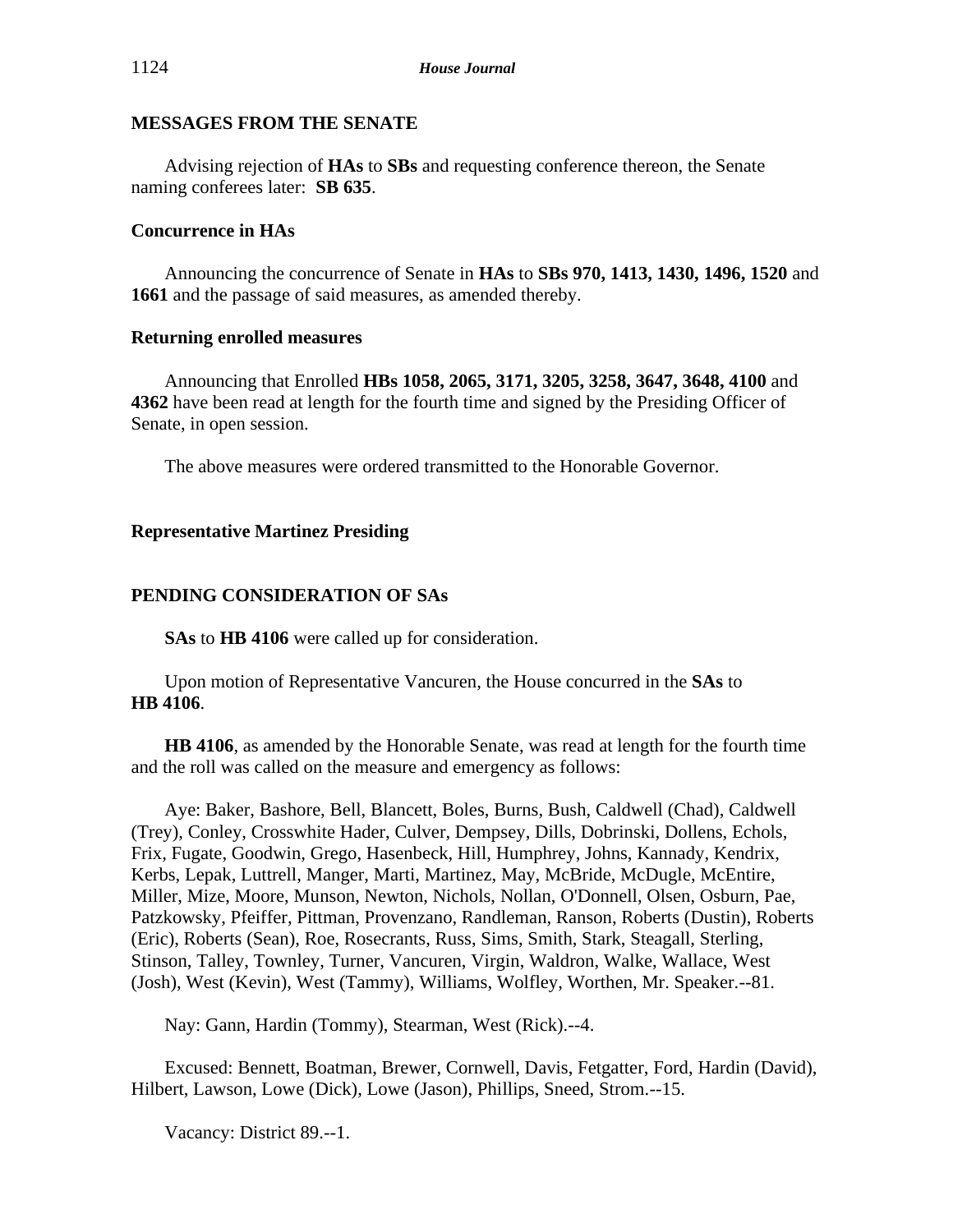The measure and emergency passed.

Senate amendments were properly signed, in open session, and the above-numbered measure was referred for enrollment.

#### **PENDING CONSIDERATION OF SAs**

**SAs** to **HB 4082** were called up for consideration.

Upon motion of Representative Kannady, the House concurred in the **SAs** to **HB 4082**.

**HB 4082**, as amended by the Honorable Senate, was read at length for the fourth time and the roll was called on the measure as follows:

Aye: Baker, Bashore, Bell, Bennett, Blancett, Boles, Burns, Bush, Caldwell (Chad), Caldwell (Trey), Conley, Cornwell, Crosswhite Hader, Culver, Davis, Dempsey, Dills, Dobrinski, Dollens, Echols, Fetgatter, Ford, Frix, Fugate, Goodwin, Grego, Hardin (David), Hasenbeck, Hilbert, Hill, Johns, Kannady, Kendrix, Lepak, Lowe (Dick), Luttrell, Manger, Marti, Martinez, May, McBride, McDugle, McEntire, Miller, Mize, Moore, Munson, Newton, Nichols, Nollan, O'Donnell, Olsen, Osburn, Pae, Patzkowsky, Pfeiffer, Phillips, Pittman, Provenzano, Randleman, Ranson, Roberts (Dustin), Roberts (Eric), Roberts (Sean), Roe, Rosecrants, Russ, Sims, Smith, Stark, Steagall, Sterling, Stinson, Strom, Talley, Townley, Turner, Virgin, Waldron, Walke, Wallace, West (Josh), West (Kevin), West (Rick), West (Tammy), Williams, Wolfley, Worthen, Mr. Speaker.--89.

Nay: Gann, Hardin (Tommy), Stearman.--3.

Excused: Boatman, Brewer, Humphrey, Kerbs, Lawson, Lowe (Jason), Sneed, Vancuren.--8.

Vacancy: District 89.--1.

The measure passed.

Senate amendments were properly signed, in open session, and the above-numbered measure was referred for enrollment.

#### **PENDING CONSIDERATION OF SAs**

**SAs** to **HB 3168** were called up for consideration.

Upon motion of Representative Phillips, the House concurred in the **SAs** to **HB 3168**.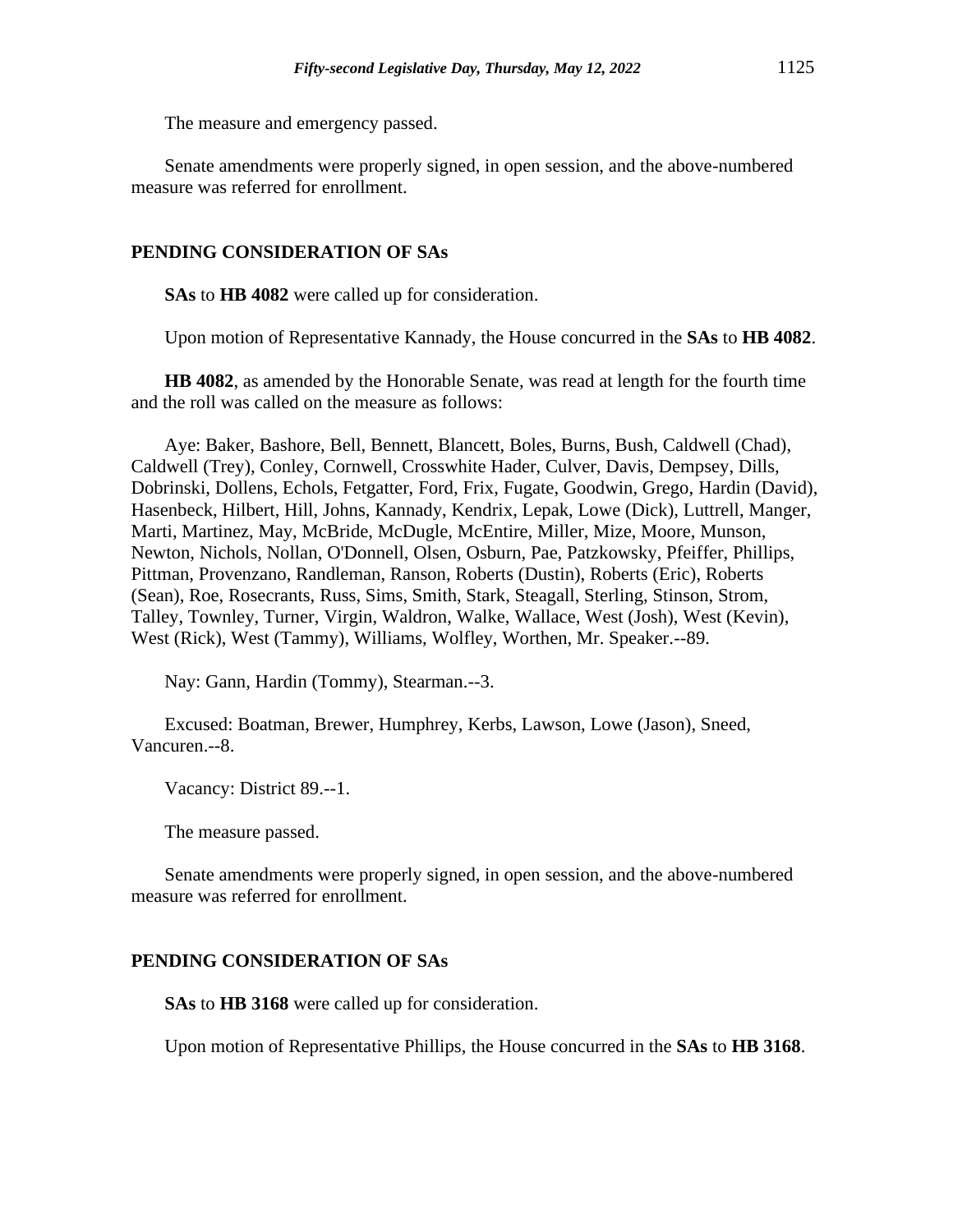**HB 3168**, as amended by the Honorable Senate, was read at length for the fourth time and the roll was called on the measure as follows:

Aye: Baker, Bashore, Bell, Bennett, Boatman, Boles, Burns, Bush, Caldwell (Chad), Caldwell (Trey), Cornwell, Crosswhite Hader, Culver, Davis, Dempsey, Dobrinski, Dollens, Echols, Fetgatter, Ford, Frix, Fugate, Gann, Goodwin, Grego, Hardin (David), Hasenbeck, Hilbert, Hill, Johns, Kannady, Kendrix, Kerbs, Lepak, Lowe (Dick), Luttrell, Manger, Marti, Martinez, May, McBride, McDugle, McEntire, Miller, Mize, Moore, Munson, Newton, Nichols, Nollan, O'Donnell, Olsen, Osburn, Pae, Patzkowsky, Pfeiffer, Phillips, Pittman, Provenzano, Randleman, Ranson, Roberts (Dustin), Roberts (Eric), Roberts (Sean), Roe, Rosecrants, Russ, Sims, Smith, Stark, Steagall, Sterling, Stinson, Strom, Townley, Vancuren, Virgin, Waldron, Walke, West (Josh), West (Kevin), West (Rick), West (Tammy), Williams, Wolfley, Worthen, Mr. Speaker.--87.

Nay: Hardin (Tommy), Stearman.--2.

Excused: Blancett, Brewer, Conley, Dills, Humphrey, Lawson, Lowe (Jason), Sneed, Talley, Turner, Wallace.--11.

Vacancy: District 89.--1.

The measure passed.

Senate amendments were properly signed, in open session, and the above-numbered measure was referred for enrollment.

#### **PENDING CONSIDERATION OF SAs**

**SAs** to **HB 3692** were called up for consideration.

Upon motion of Representative Echols, the House concurred in the **SAs** to **HB 3692**.

**HB 3692**, as amended by the Honorable Senate, was read at length for the fourth time and the roll was called on the measure as follows:

Aye: Baker, Bashore, Boatman, Burns, Bush, Caldwell (Trey), Cornwell, Crosswhite Hader, Culver, Dempsey, Dobrinski, Echols, Fetgatter, Ford, Frix, Fugate, Grego, Hardin (David), Hasenbeck, Hilbert, Hill, Humphrey, Johns, Kannady, Kendrix, Lepak, Lowe (Dick), Luttrell, Manger, Marti, Martinez, May, McBride, McDugle, McEntire, Miller, Mize, Moore, Newton, Nollan, Olsen, Osburn, Pae, Patzkowsky, Pfeiffer, Randleman, Roberts (Dustin), Roberts (Eric), Roberts (Sean), Roe, Russ, Sims, Smith, Stark, Steagall, Sterling, Stinson, Strom, Townley, Vancuren, West (Josh), West (Tammy), Williams, Wolfley, Mr. Speaker.--65.

Nay: Bell, Bennett, Blancett, Caldwell (Chad), Conley, Dollens, Gann, Goodwin, Hardin (Tommy), Munson, Nichols, O'Donnell, Pittman, Provenzano, Ranson, Rosecrants, Stearman, Turner, Virgin, Waldron, Walke, West (Rick), Worthen.--23.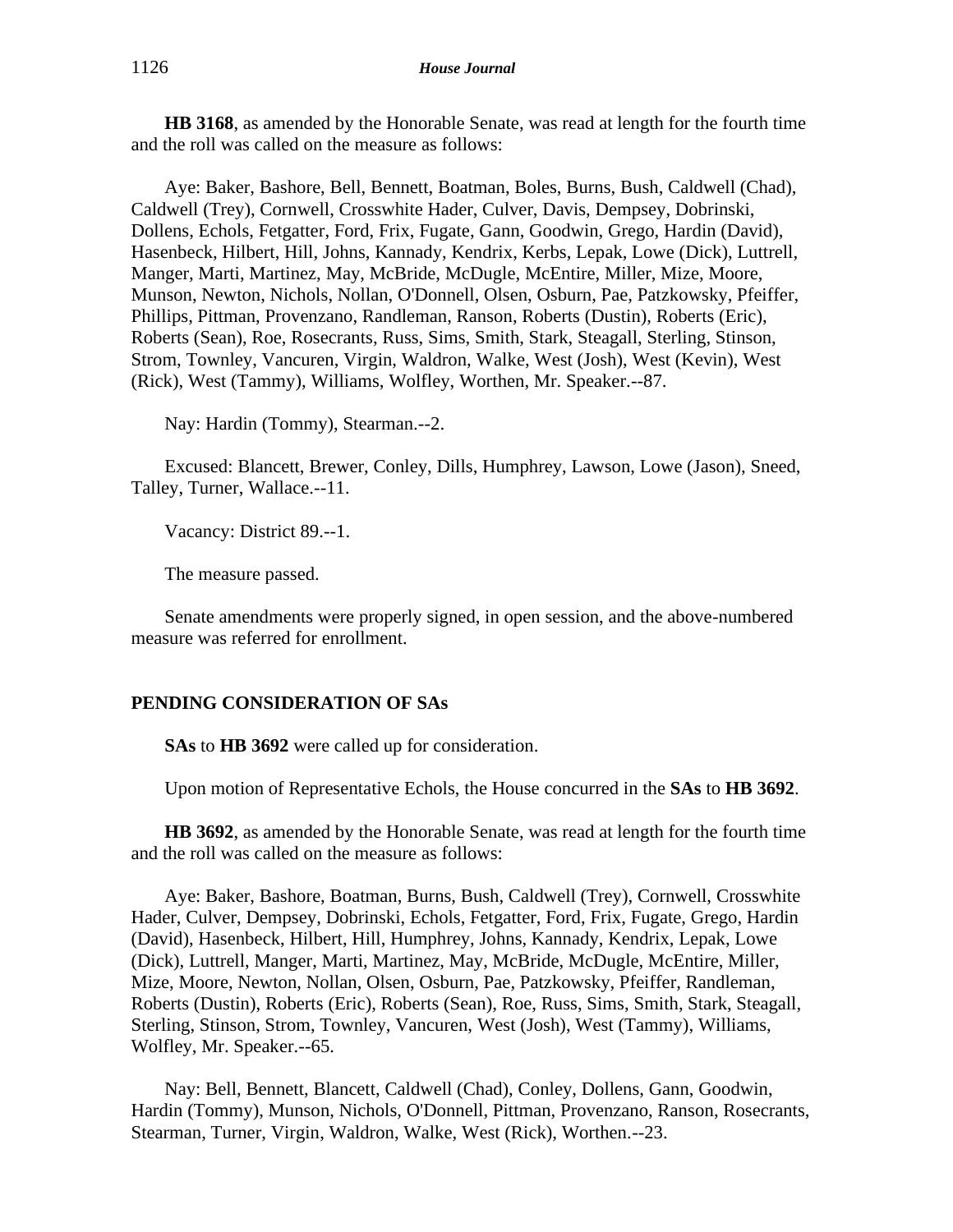Excused: Boles, Brewer, Davis, Dills, Kerbs, Lawson, Lowe (Jason), Phillips, Sneed, Talley, Wallace, West (Kevin).--12.

Vacancy: District 89.--1.

The measure passed.

Senate amendments were properly signed, in open session, and the above-numbered measure was referred for enrollment.

#### **Representative West (Tammy) Presiding**

#### **PENDING CONSIDERATION OF SAs**

**SAs** to **HB 3702** were called up for consideration.

Upon motion of Representative Russ, the House concurred in the **SAs** to **HB 3702**.

**HB 3702**, as amended by the Honorable Senate, was read at length for the fourth time and the roll was called on the measure as follows:

Aye: Baker, Bashore, Boatman, Boles, Burns, Caldwell (Chad), Caldwell (Trey), Conley, Cornwell, Crosswhite Hader, Culver, Dempsey, Dobrinski, Echols, Fetgatter, Ford, Frix, Gann, Grego, Hardin (David), Hardin (Tommy), Hilbert, Hill, Humphrey, Johns, Kannady, Kendrix, Kerbs, Lepak, Lowe (Dick), Luttrell, Manger, Marti, May, McBride, McDugle, McEntire, Miller, Mize, Moore, Newton, Nollan, O'Donnell, Olsen, Osburn, Pae, Patzkowsky, Pfeiffer, Phillips, Provenzano, Randleman, Roberts (Dustin), Roberts (Eric), Roe, Russ, Sims, Smith, Stark, Stearman, Sterling, Stinson, Townley, Vancuren, West (Josh), West (Kevin), West (Rick), West (Tammy), Williams, Wolfley, Worthen, Mr. Speaker.--71.

Nay: Bell, Bennett, Blancett, Dollens, Fugate, Goodwin, Munson, Nichols, Pittman, Ranson, Rosecrants, Turner, Virgin, Waldron, Walke.--15.

Excused: Brewer, Bush, Davis, Dills, Hasenbeck, Lawson, Lowe (Jason), Martinez, Roberts (Sean), Sneed, Steagall, Strom, Talley, Wallace.--14.

Vacancy: District 89.--1.

The measure passed.

Senate amendments were properly signed, in open session, and the above-numbered measure was referred for enrollment.